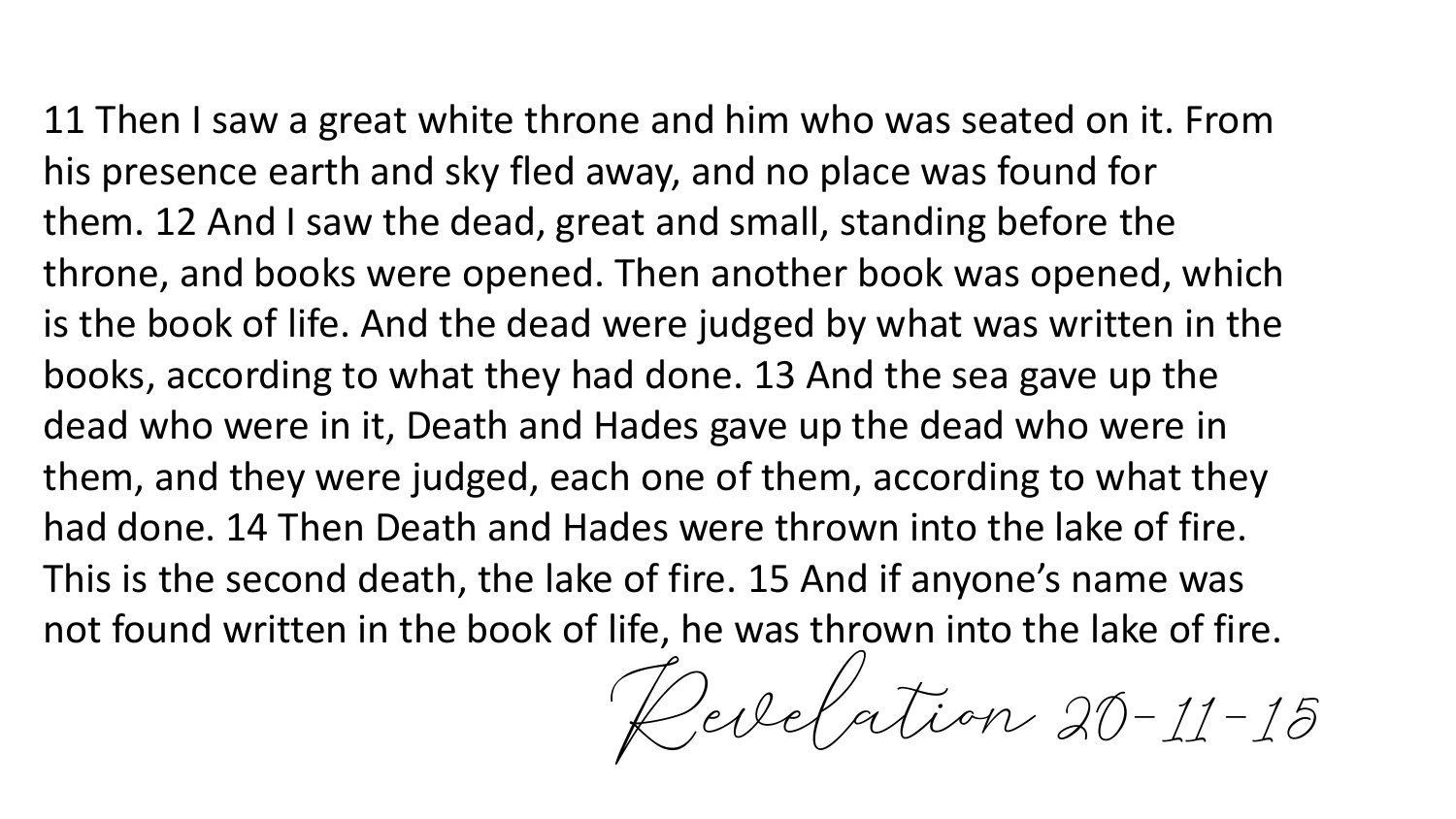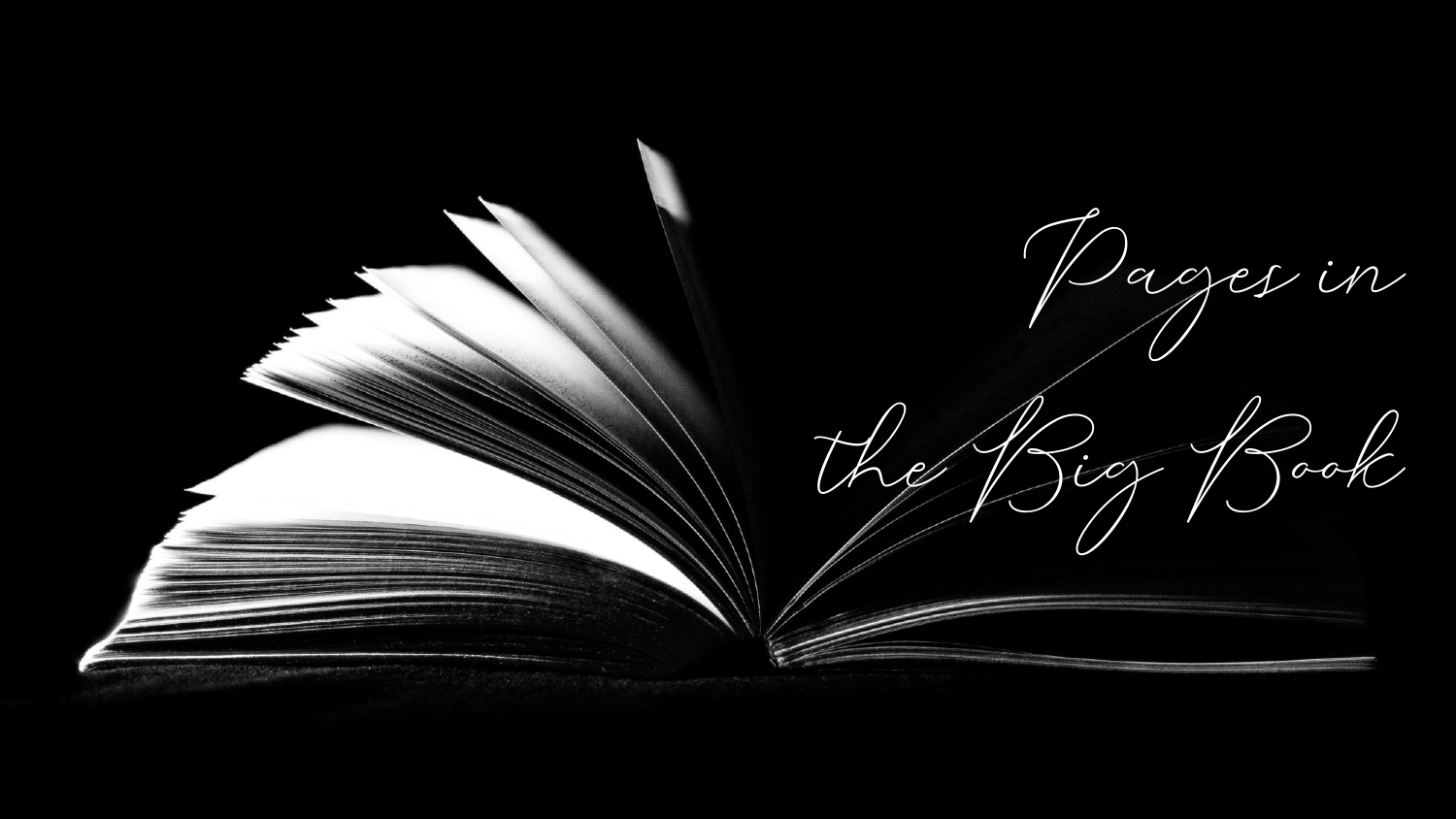According To Their Deeds

## Revelation 20:11-15

• Such imagery compels us to examine ourselves (2 Cor. 13:5) – It is easy, though, to become fixated on the contents of the book.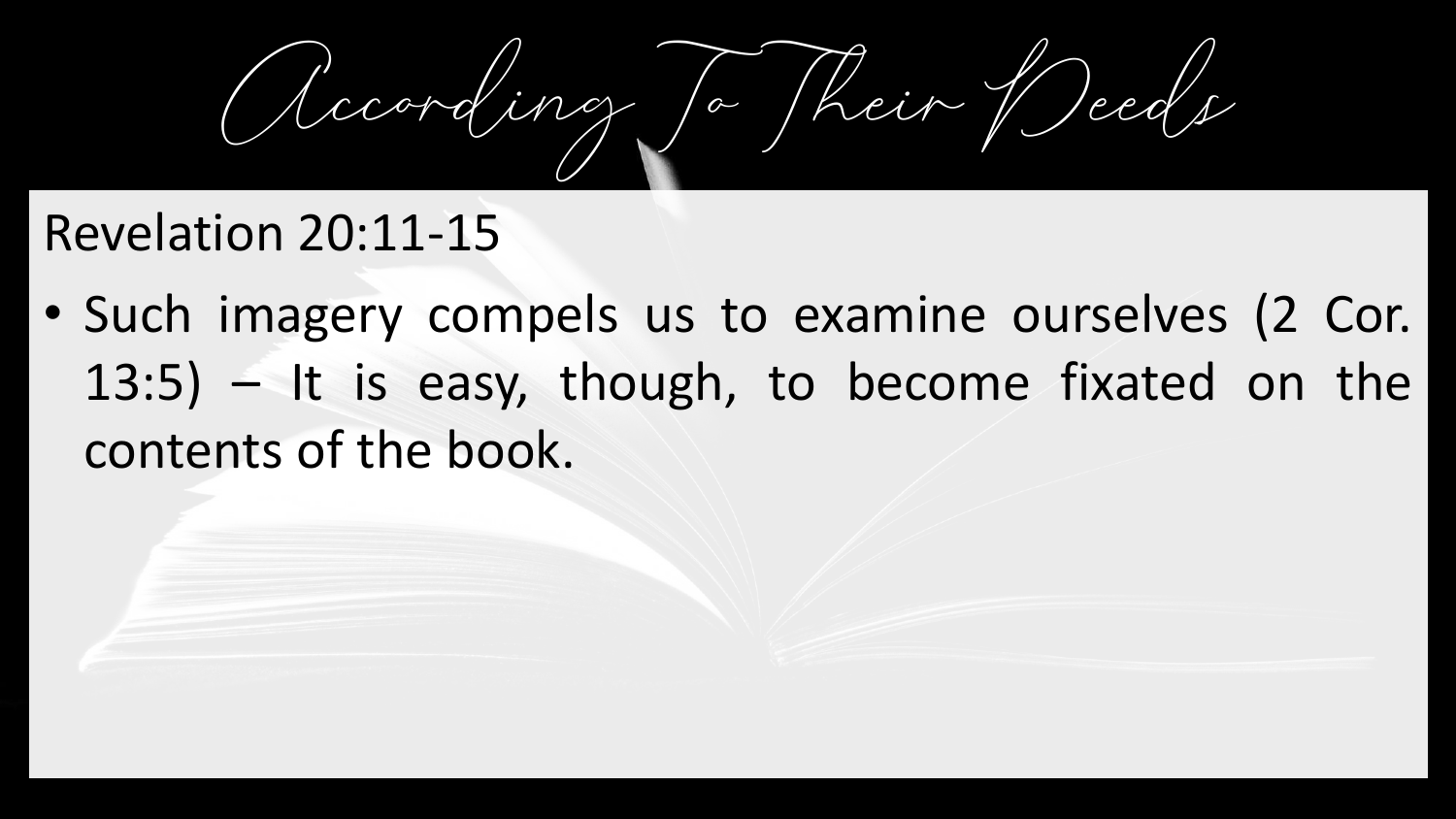According To Their Deeds

## Revelation 20:11-15

- Such imagery compels us to examine ourselves (2 Cor. 13:5) – It is easy, though, to become fixated on the contents of the book.
- What will be written on my page? Will I face a laundry list of my bad deeds? Does it make sense for me to hear a list of my good deeds? How literally should this be taken?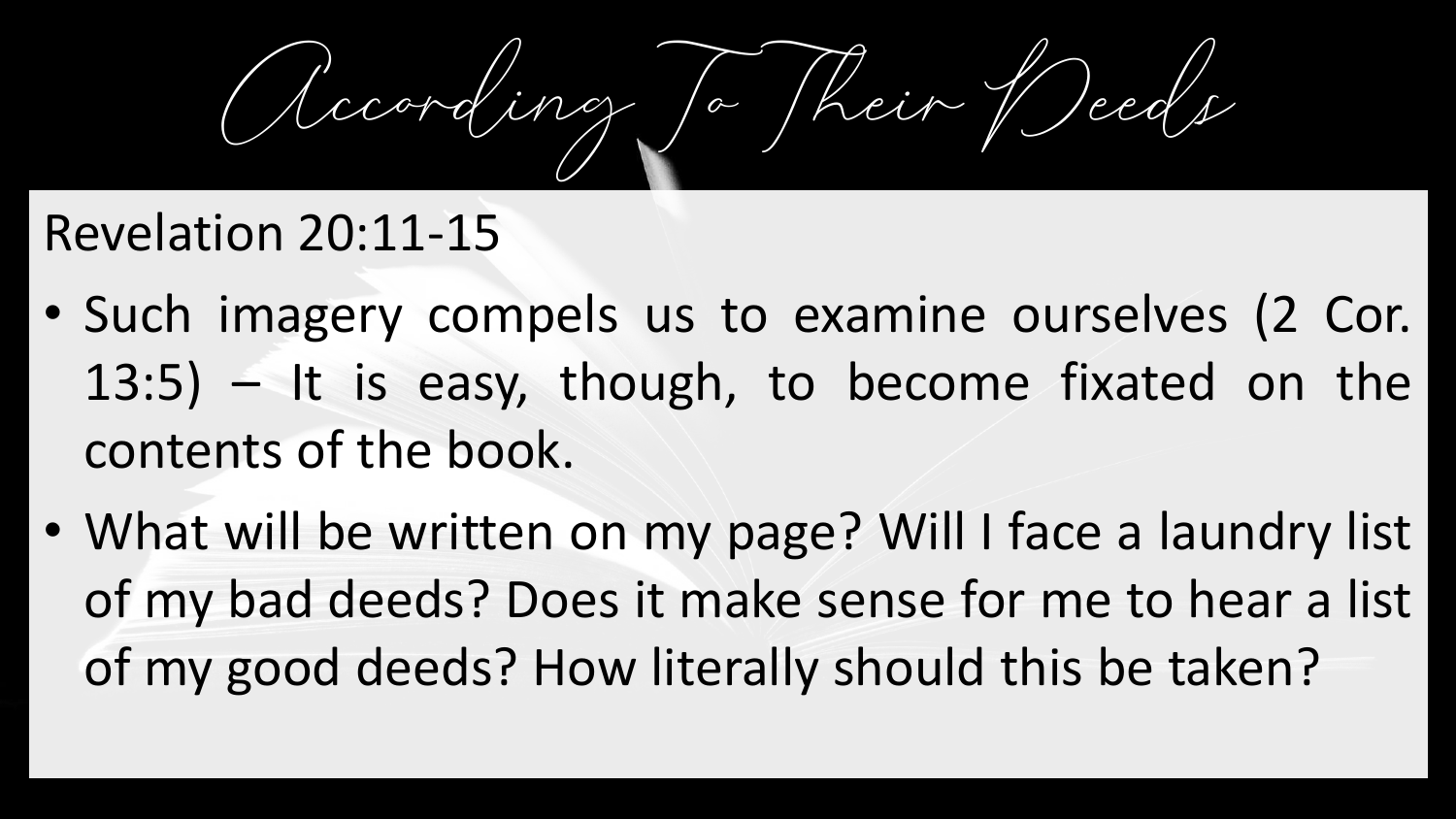According To Their Deeds

## Revelation 20:11-15

- Such imagery compels us to examine ourselves (2 Cor. 13:5) – It is easy, though, to become fixated on the contents of the book.
- What will be written on my page? Will I face a laundry list of my bad deeds? Does it make sense for me to hear a list of my good deeds? How literally should this be taken?
- More importantly, how do we reconcile the "deeds" in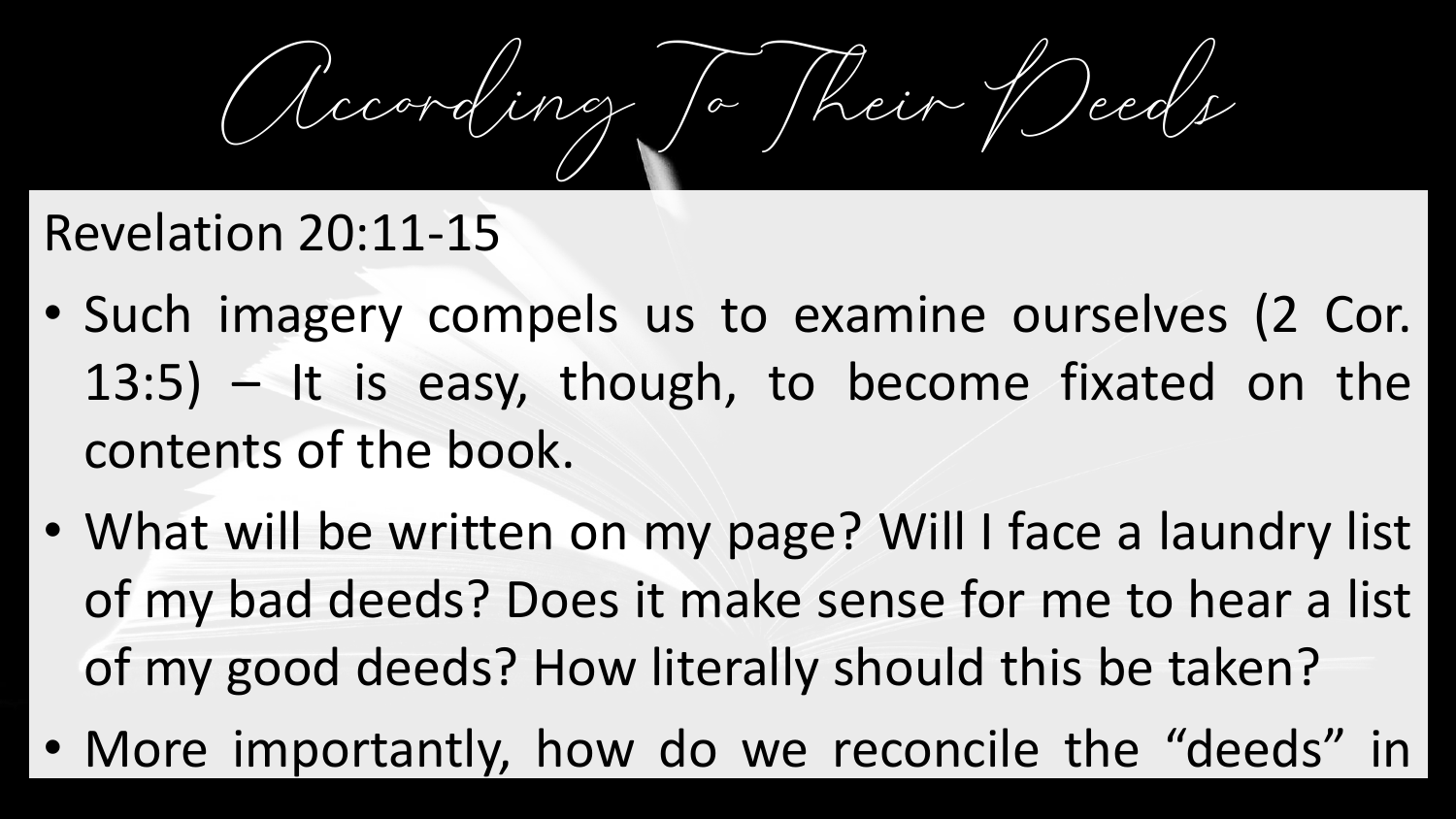My Deeds Remembered

• We cannot avoid the conclusion that our lives will be remembered, and judgment will be based upon our deeds (John 5:28-29, 2 Cor. 5:10).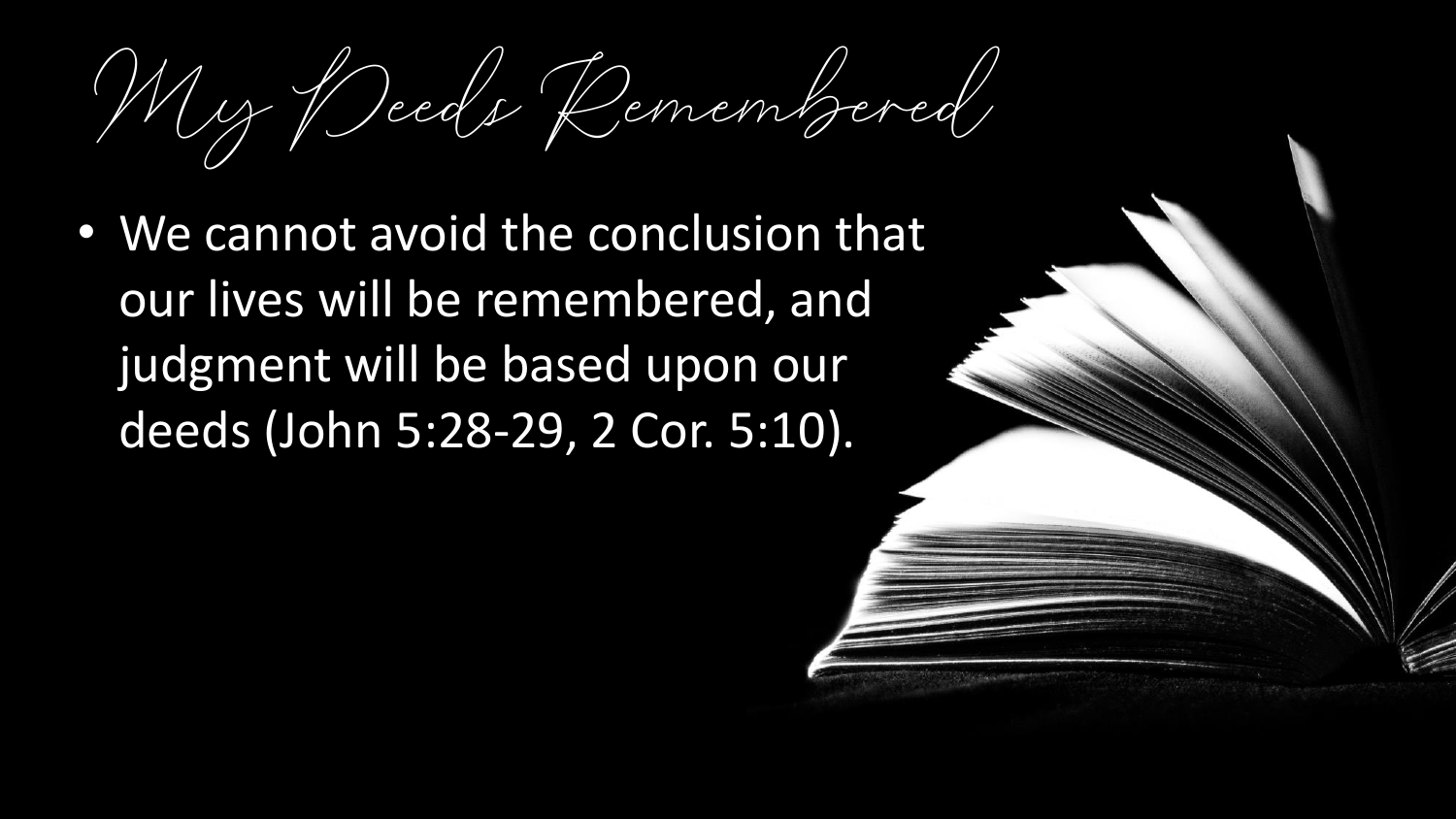My Deeds Remembered

- We cannot avoid the conclusion that our lives will be remembered, and judgment will be based upon our deeds (John 5:28-29, 2 Cor. 5:10).
- Our salvation, by grace, is linked with our response (Heb. 5:9, Matt. 7:13ff).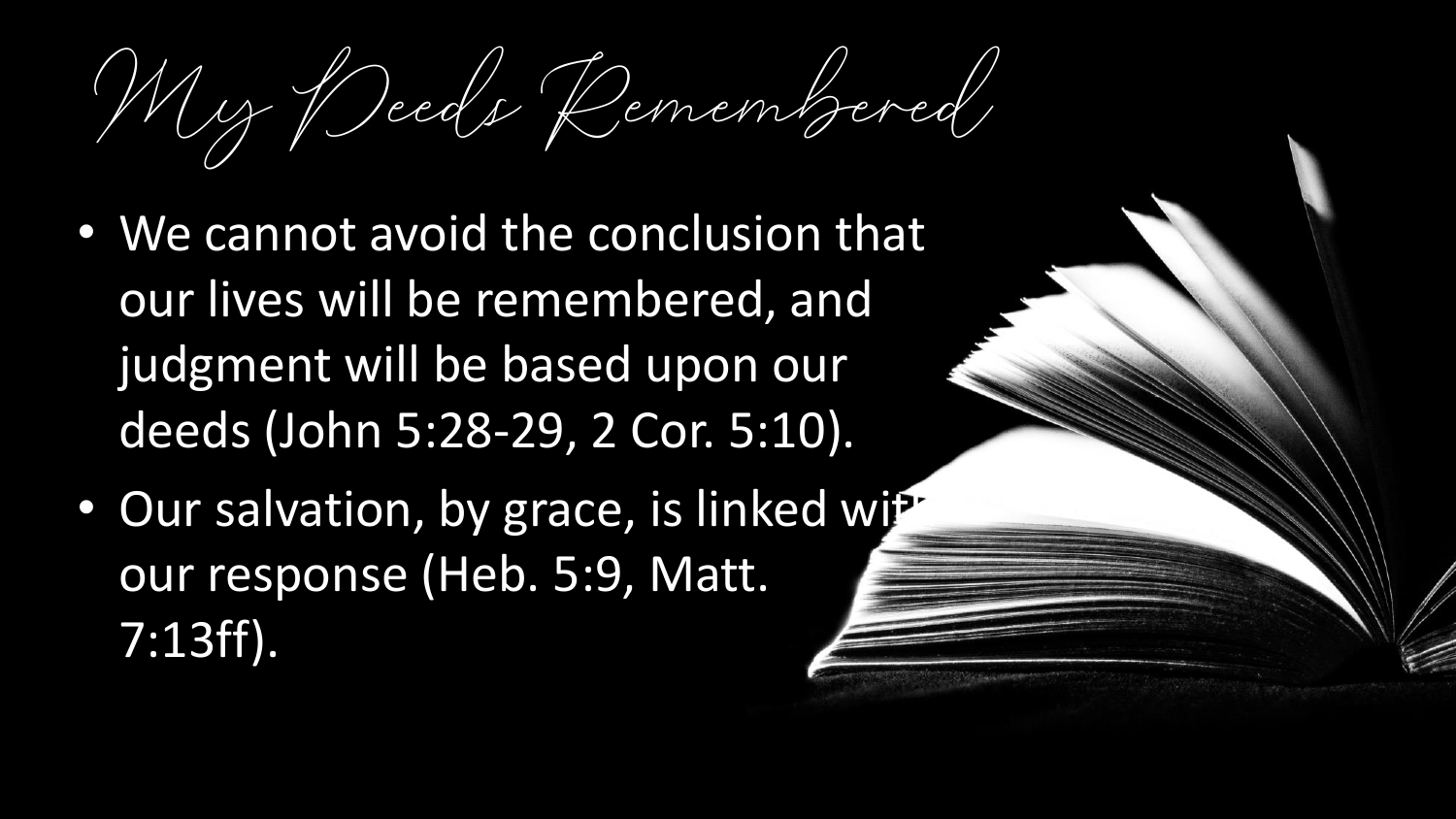My Deeds Remembered

- We cannot avoid the conclusion that our lives will be remembered, and judgment will be based upon our deeds (John 5:28-29, 2 Cor. 5:10).
- Our salvation, by grace, is linked with our response (Heb. 5:9, Matt. 7:13ff).
- Jesus does not forget (Matthew 25:31ff).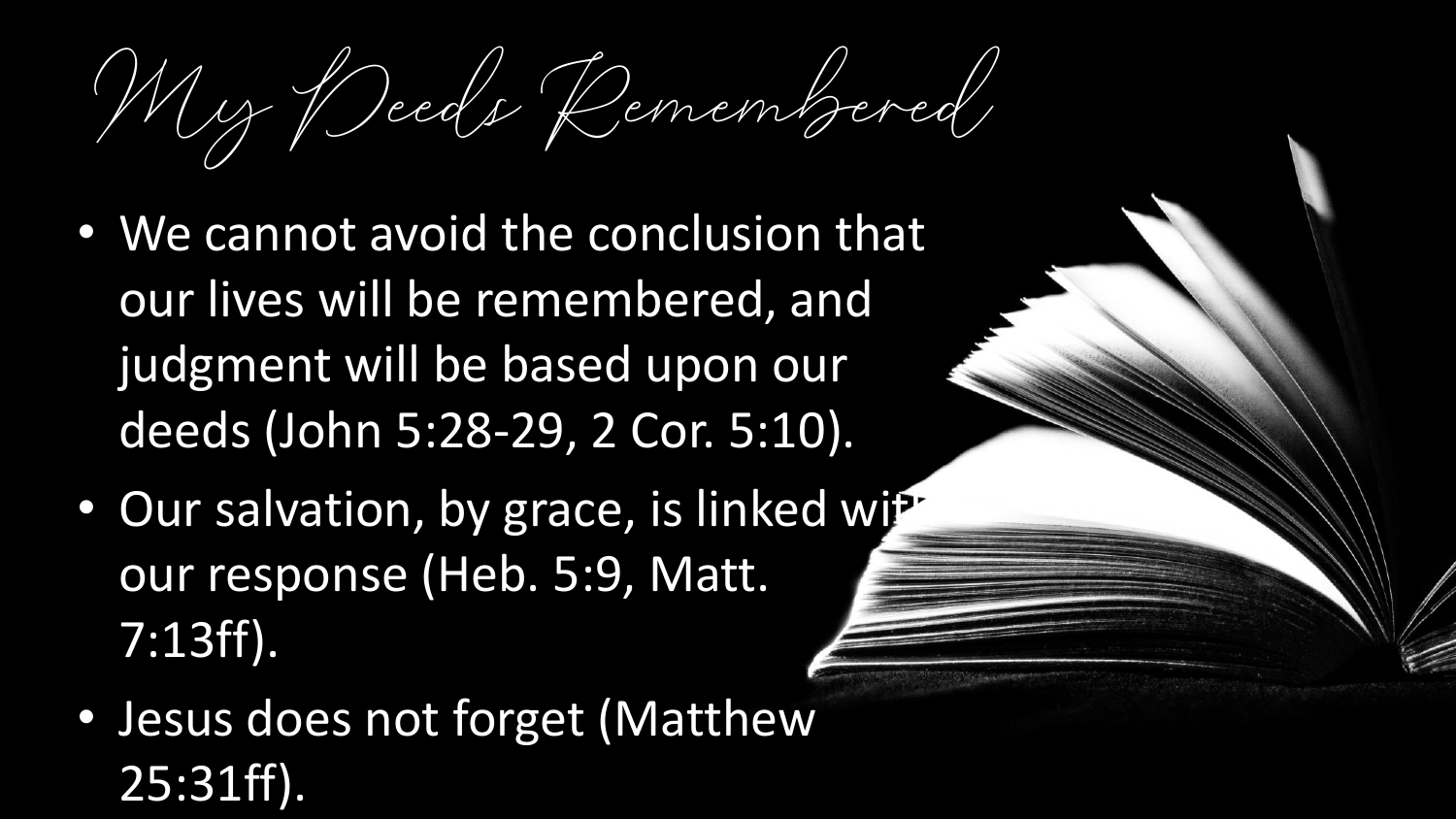ristine second death.<br>Kelle Calion 21:8 But for the cowardly and unbelieving and abominable and murderers and immoral persons and sorcerers and idolaters and all liars, their part will be in the lake that burns with fire and brimstone, which is the second death.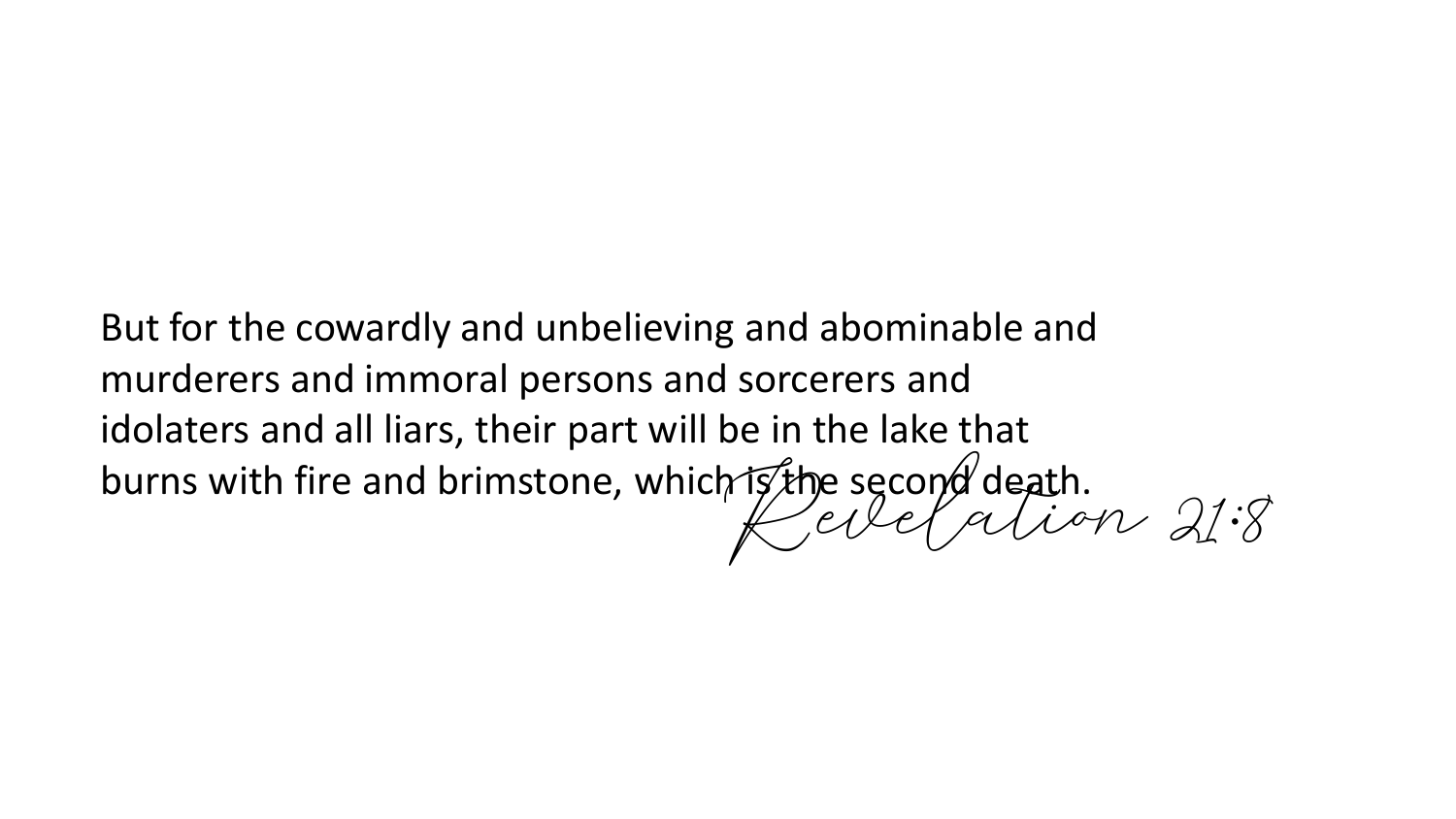

• Will my occasional sins be held against me, or are only "chronic" sinners condemned?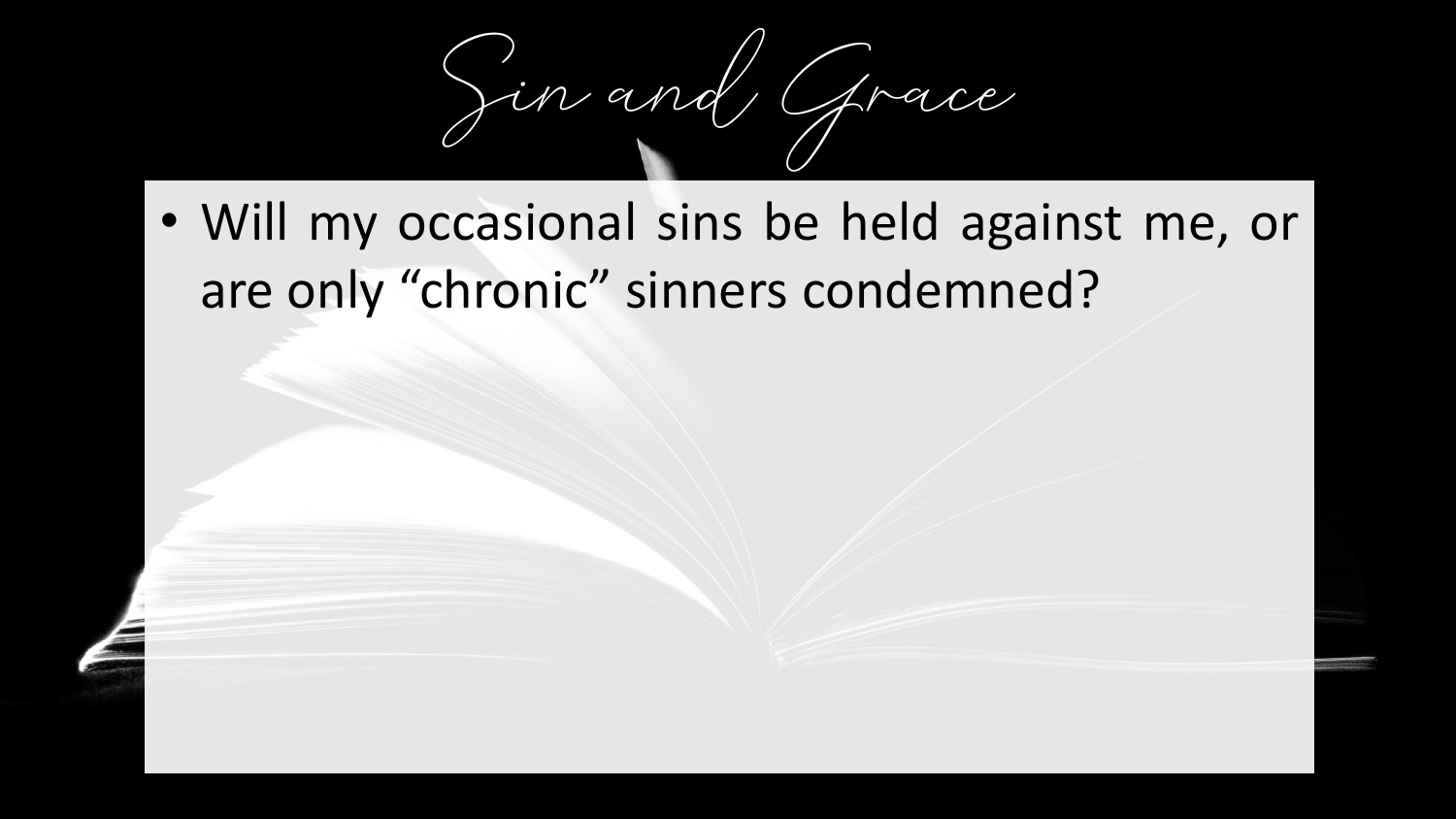Jin and

- Will my occasional sins be held against me, or are only "chronic" sinners condemned?
- When we try to rationalize certain activities, we should consider a few scriptures: Hebrews 2:1, 3:12-14, Galatians 2:11, 5:4, Colossians 1:19- 23.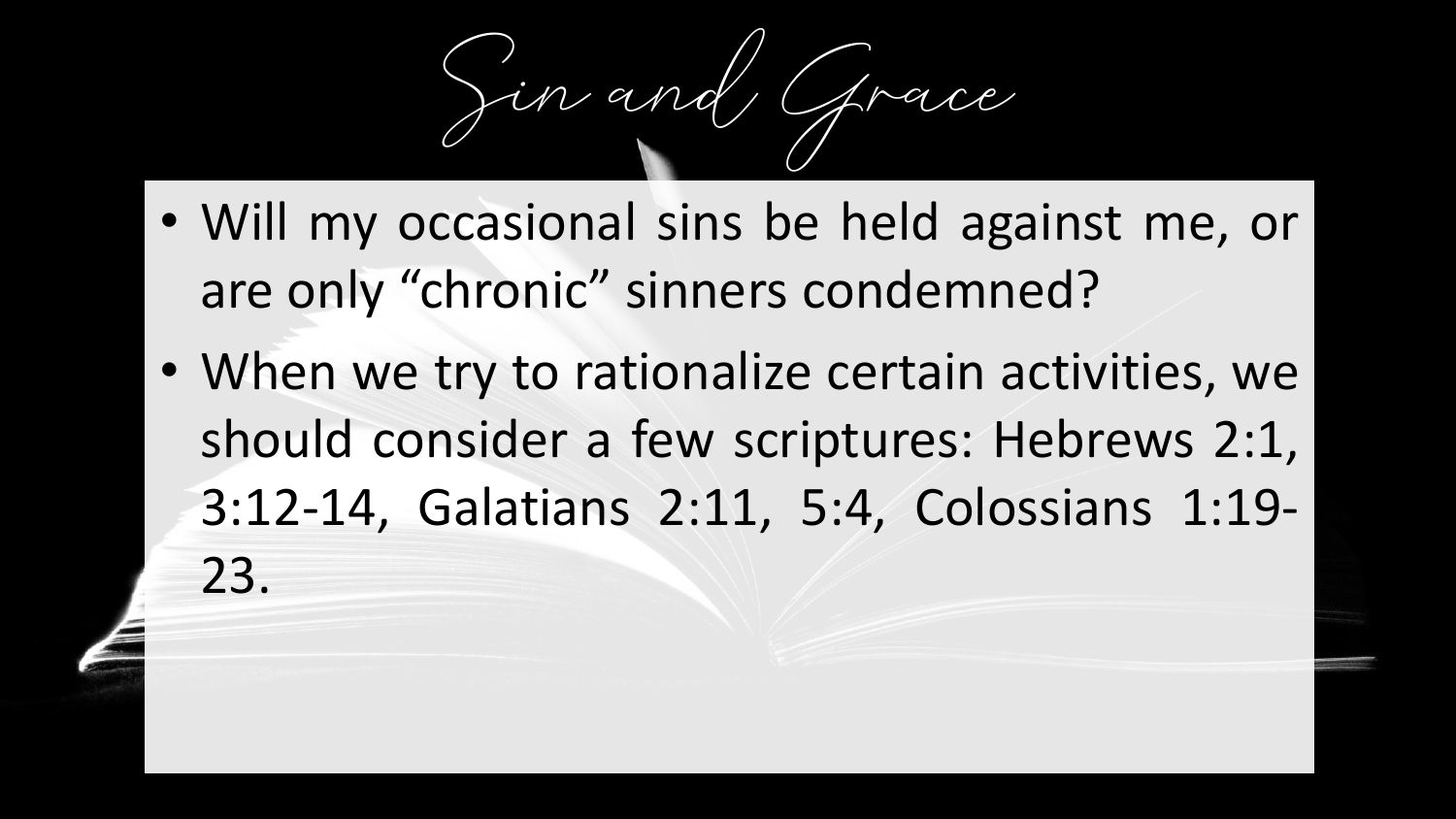$\sum n$  and

- Will my occasional sins be held against me, or are only "chronic" sinners condemned?
- When we try to rationalize certain activities, we should consider a few scriptures: Hebrews 2:1, 3:12-14, Galatians 2:11, 5:4, Colossians 1:19- 23.
- Grace is deep, its limits unknowable. But does that warrant a casual approach to our conduct?

Consider Romans 6:1-2, 12-15.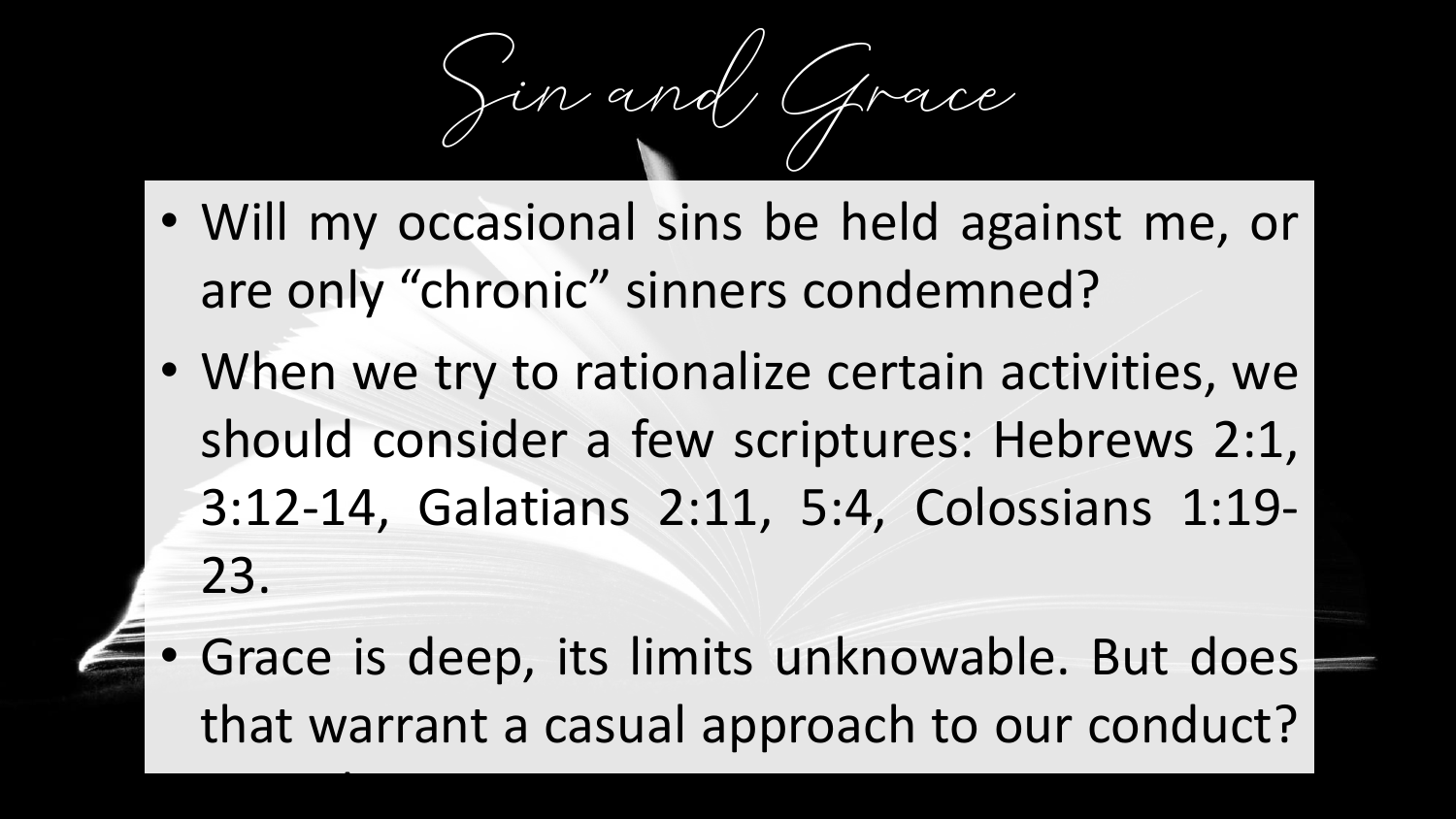Is judgment even possible?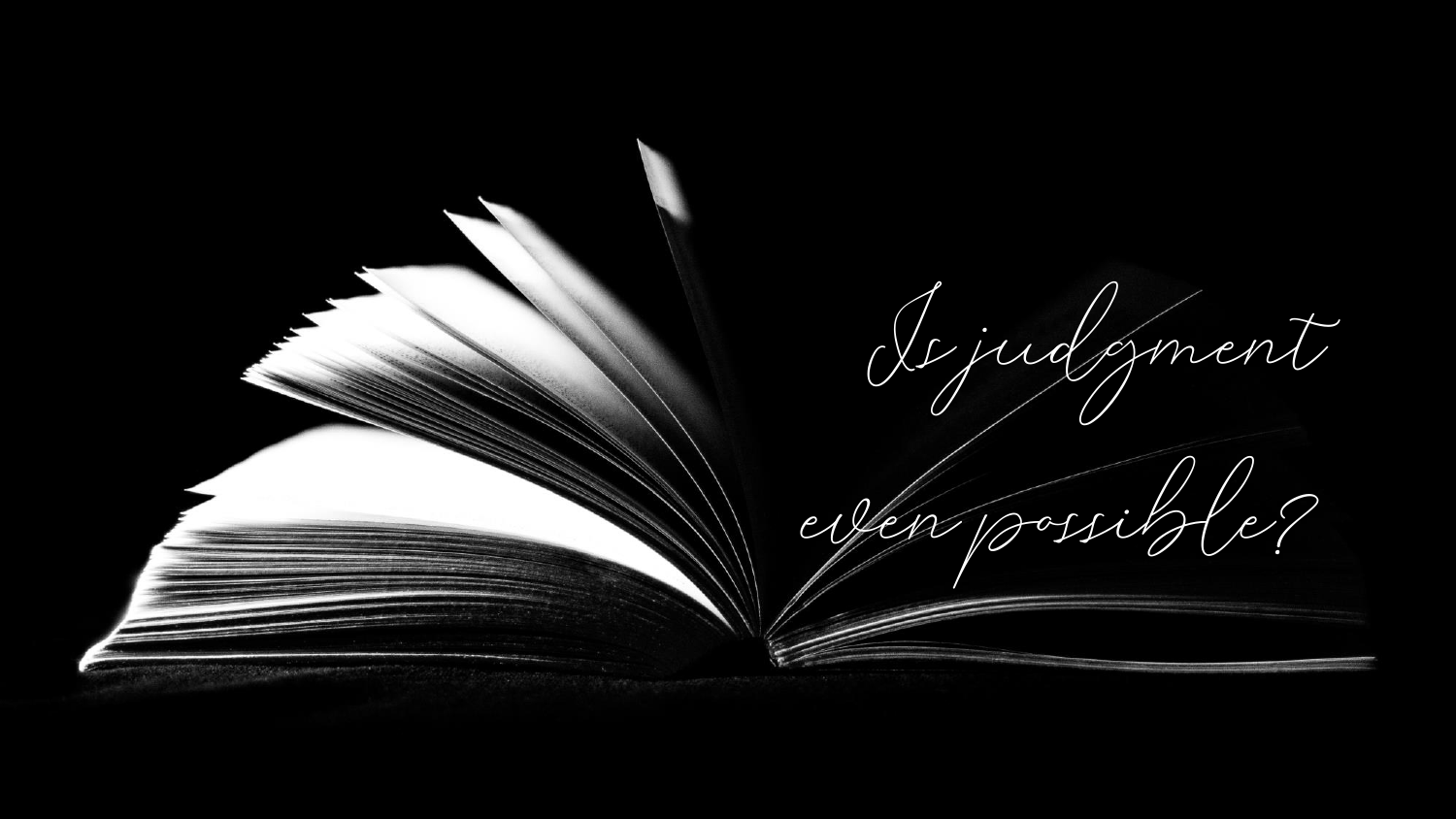

- Like so many things in life, balance is the key to grasping such a difficult concept.
- Some facts pertaining to judgment:
	- I will not be judged by isolated deeds, but by my life in its context. What was the totality of it? What did I produce? (Matt. 12:33ff).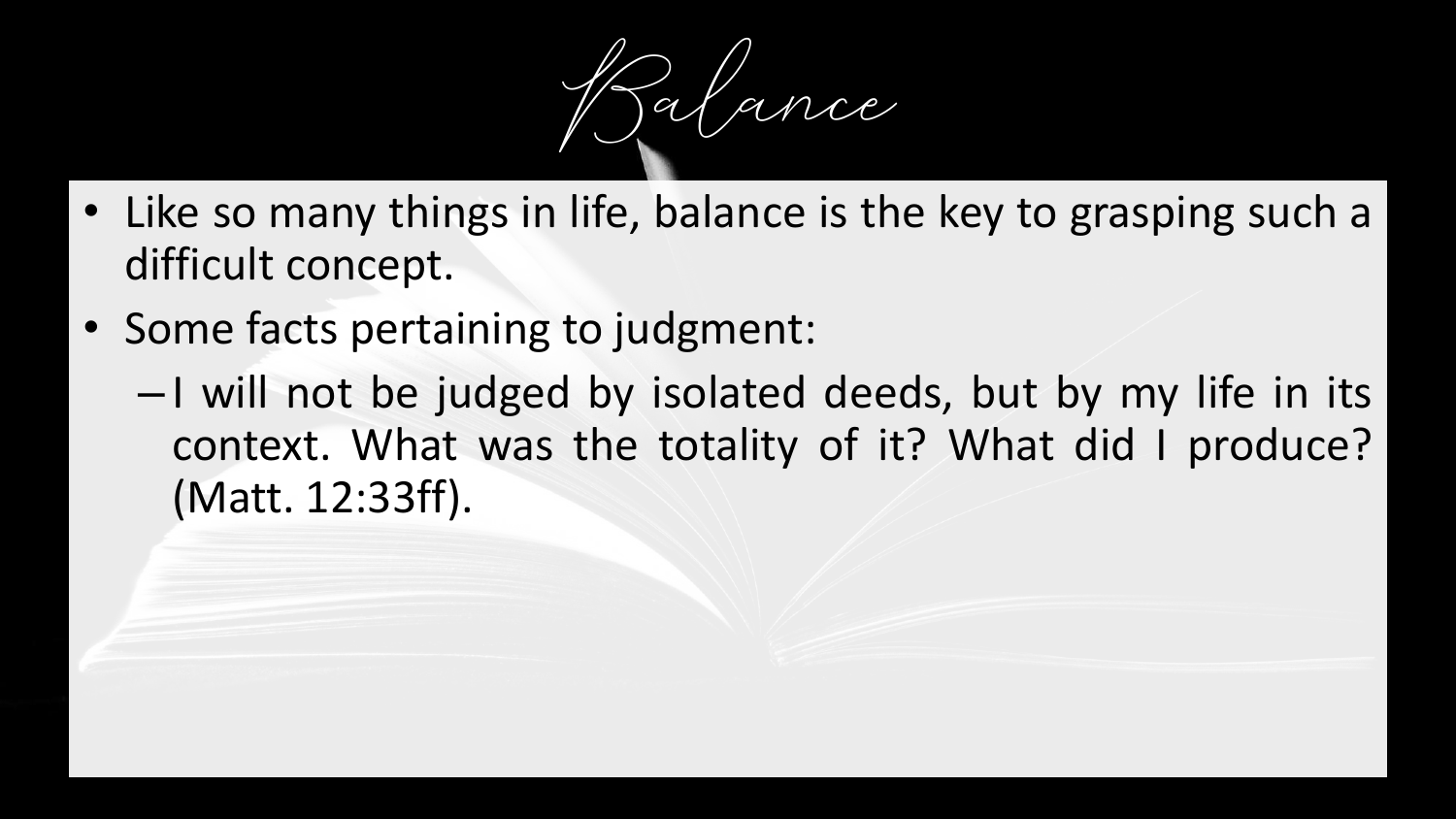Balance

- Like so many things in life, balance is the key to grasping such a difficult concept.
- Some facts pertaining to judgment:
	- I will not be judged by isolated deeds, but by my life in its context. What was the totality of it? What did I produce? (Matt. 12:33ff).
	- $-1$  always have a safety valve (1 John 1:9) that will never be exhausted (Matthew 18:21ff).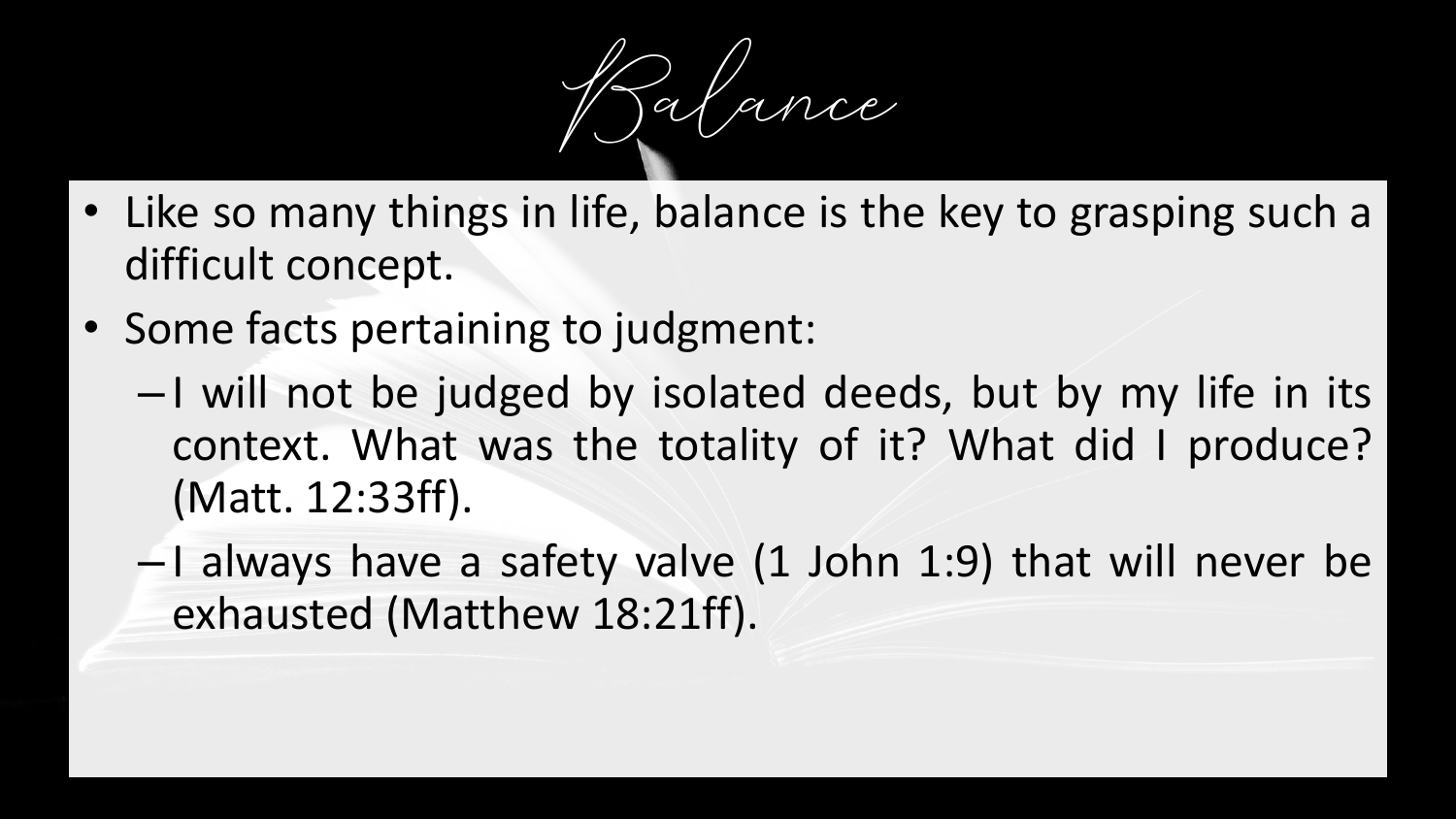Balance

- Like so many things in life, balance is the key to grasping such a difficult concept.
- Some facts pertaining to judgment:
	- I will not be judged by isolated deeds, but by my life in its context. What was the totality of it? What did I produce? (Matt. 12:33ff).
	- $-1$  always have a safety valve (1 John 1:9) that will never be exhausted (Matthew 18:21ff).
	- I have only one Advocate; there will be only one voice coming to my defense (Matthew 10:32-33).